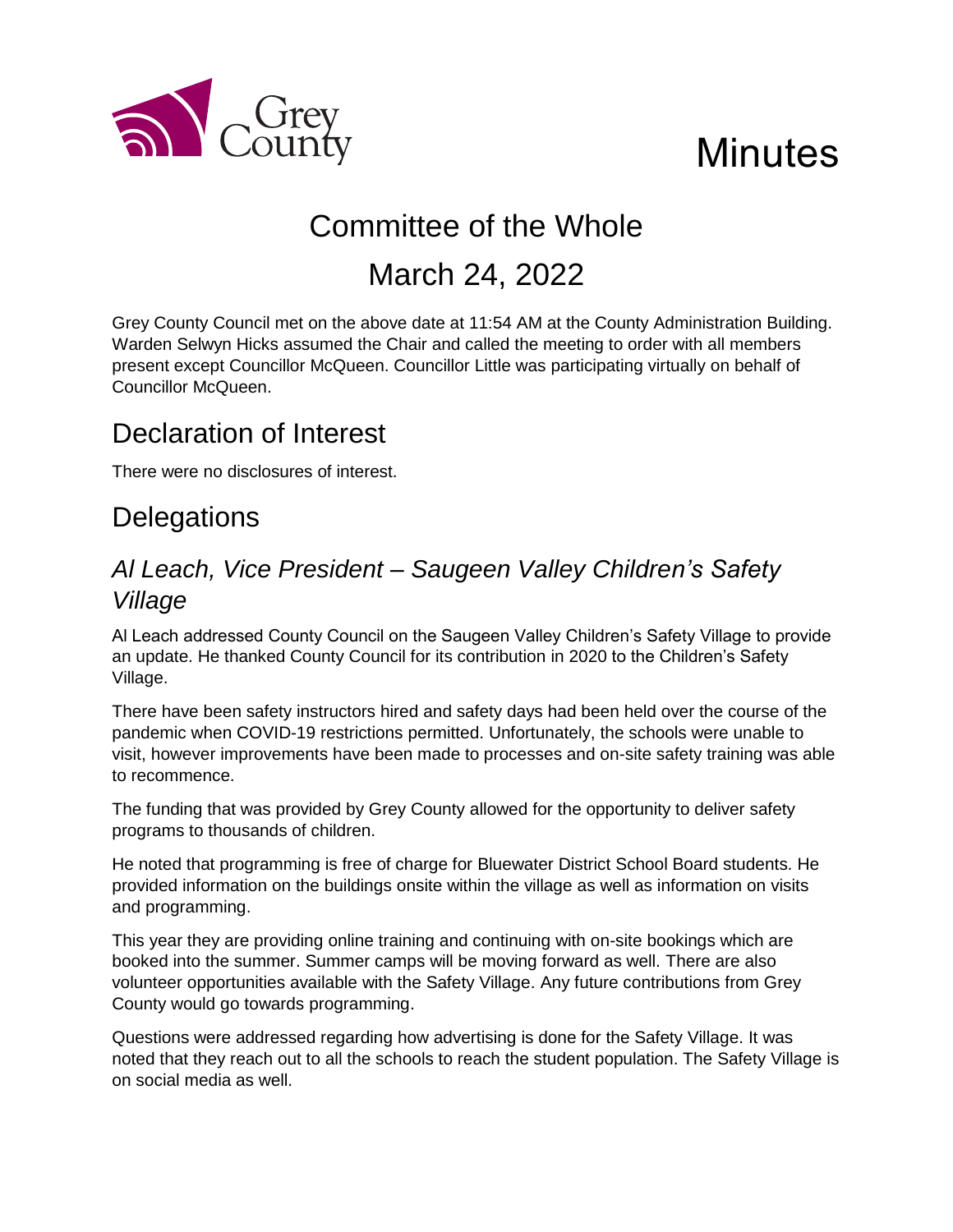CAO Wingrove offered a sincere thank you to Mr. Leach and organizers. It was request that a resolution be prepared for the next agenda with Council's support, regarding the request from the Children's Safety Village. Prior support of \$15,000 was made in 2020.

### Determination of Items Requiring Separate Discussion

The following items were requested to be removed from the Consent Agenda and moved under Items for Discussion: c – Letter of Apology from Town of the Blue Mountains Councillor Rob Sampson.

## Consent Agenda

| CW46-22 |                                                                                                                           | Moved by: Councillor Burley                                                                                                                                                                                                                       |  | Seconded by: Councillor Hutchinson |
|---------|---------------------------------------------------------------------------------------------------------------------------|---------------------------------------------------------------------------------------------------------------------------------------------------------------------------------------------------------------------------------------------------|--|------------------------------------|
|         | That the following Consent Agenda items be received; and                                                                  |                                                                                                                                                                                                                                                   |  |                                    |
|         | That staff be authorized to take the actions necessary to give effect to the<br>recommendations in the staff reports; and |                                                                                                                                                                                                                                                   |  |                                    |
|         | That the correspondence be supported or received for information as<br>recommended in the consent agenda.                 |                                                                                                                                                                                                                                                   |  |                                    |
|         | i.                                                                                                                        | That the Local Planning Appeal Tribunal List be received for<br>information.                                                                                                                                                                      |  |                                    |
|         |                                                                                                                           | ii. That the Affordable Housing Task Force minutes dated March 17, 2022<br>be adopted as presented; and                                                                                                                                           |  |                                    |
|         |                                                                                                                           | That the following resolutions contained therein be endorsed:                                                                                                                                                                                     |  |                                    |
|         |                                                                                                                           | a. That staff report HDR-AF-05-22 pertaining to an update on the 14th<br>Street West supportive housing project be received for information.                                                                                                      |  |                                    |
|         | b.                                                                                                                        | That Report PDR-AF-09-22 regarding use of surplus public lands for<br>affordable housing be received; and,                                                                                                                                        |  |                                    |
|         |                                                                                                                           | That regular updates be provided back to the Affordable Housing Task<br>Force.                                                                                                                                                                    |  |                                    |
|         | iii.                                                                                                                      | That the correspondence from the Municipality of Grey Highlands<br>regarding the Beavercrest Community School be received for<br>information.                                                                                                     |  |                                    |
|         | iv.                                                                                                                       | That Report FR-CW-06-22 titled 2021 External Audit - BDO Planning<br>Report and the Audit Planning Report for the year ending December 31,<br>2021 prepared by BDO Canada LLP, Chartered Professional<br>Accountants be received for information. |  |                                    |

**v. That Report FR-CW-07-22 and the attached 2021 Treasurer's Statement be received for information.**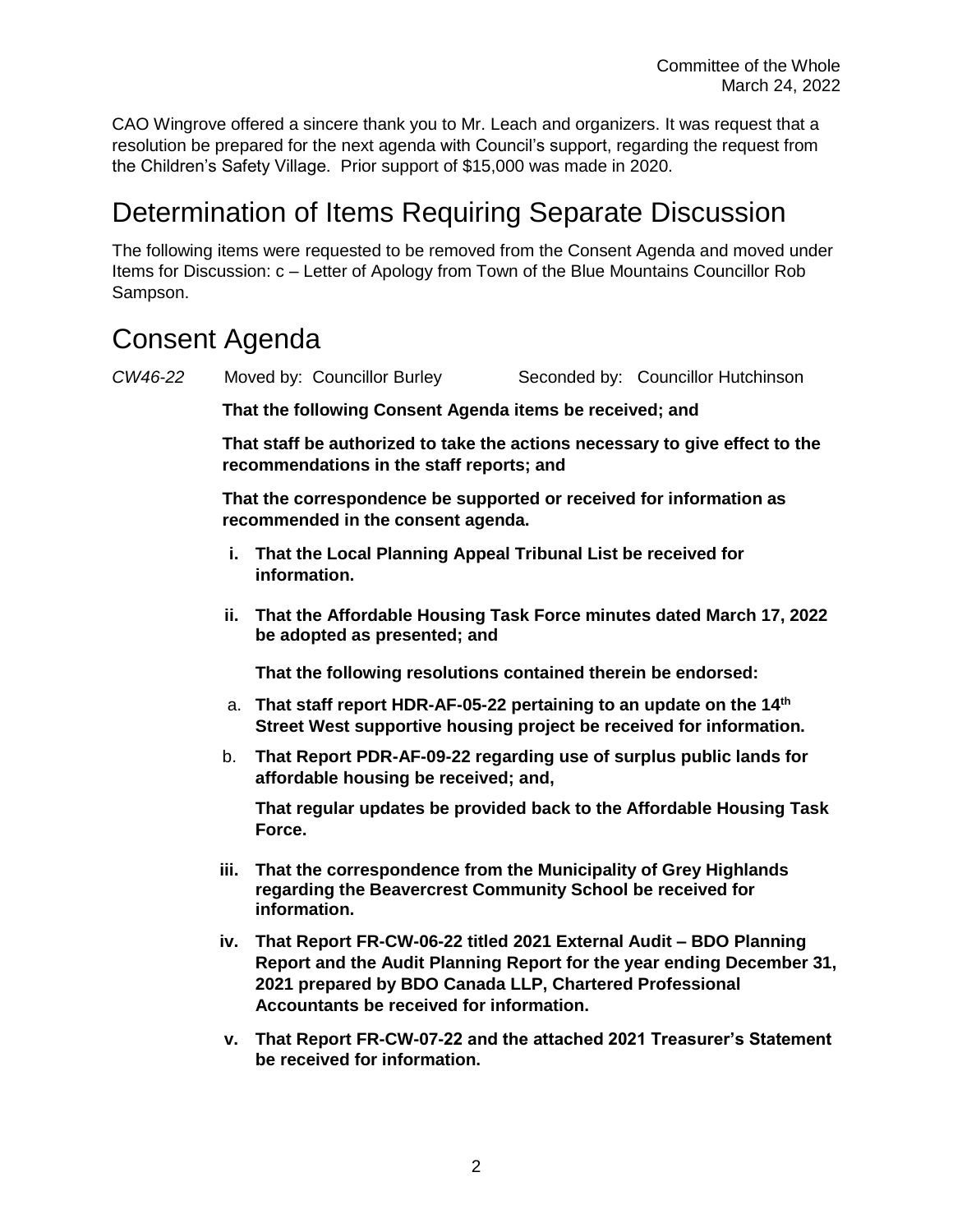**vi. That Report TR-CW-10-22 containing the tender results for RFT-TS-02- 22 Grey Road 2 Rehabilitation be received; and**

**That Arnill Construction Limited o/a Seeley and Arnill be awarded the Tender for a total amount of \$2,386,333.13 excluding HST.**

**vii. That Report TR-CW-11-22 containing the tender results for RFT-TS-10- 22 Grey Road 31 Resurfacing be received; and**

**That Cox Construction Limited be awarded the Tender for a total amount of \$1,525,647.32 excluding HST.**

Carried

Council recessed, then reconvened. Councillor Little left the meeting during this time.

Items for Direction and Discussion

TR-CW-02-22 Amendments to Parking By-law 4788-13 Regulating Traffic and Parking

*CW47-22* Moved by: Councillor Woodbury Seconded by: Councillor Clumpus

**That Report TR-CW-02-22 regarding changes to By-law 4788-13 be received; and**

**That a by-law be brought forward for Council's consideration to amend Schedule's "B", "E", "K", "N", "O" and "U" of By-Law 4788-13, being the By-law to Regulate Traffic and Parking on Highways within the County of Grey Roads System, to reflect the proposed revisions.**

*Primary Amendment* 

*CW48-22* Moved by: Councillor Desai Seconded by: Councillor Carleton

**That Schedule "N" be further amended to reduce the speed limit on Grey Road 32 from 70 km per hour to 50 km per hour from East Back Line to civic address 154238 Grey Road 32.** 

Lost

The original motion was then voted on and Carried.

#### HDR-CW-04-22 Homelessness Prevention Program Investment Plan 2022-2023

*CW49-22* Moved by: Councillor Robinson Seconded by: Councillor Keaveney

**That Report HDR-CW-04-22 regarding a proposed Investment Plan for Homelessness Prevention Program for 2022-23 be received; and**

**That Grey County Council endorses the Investment Plan for the**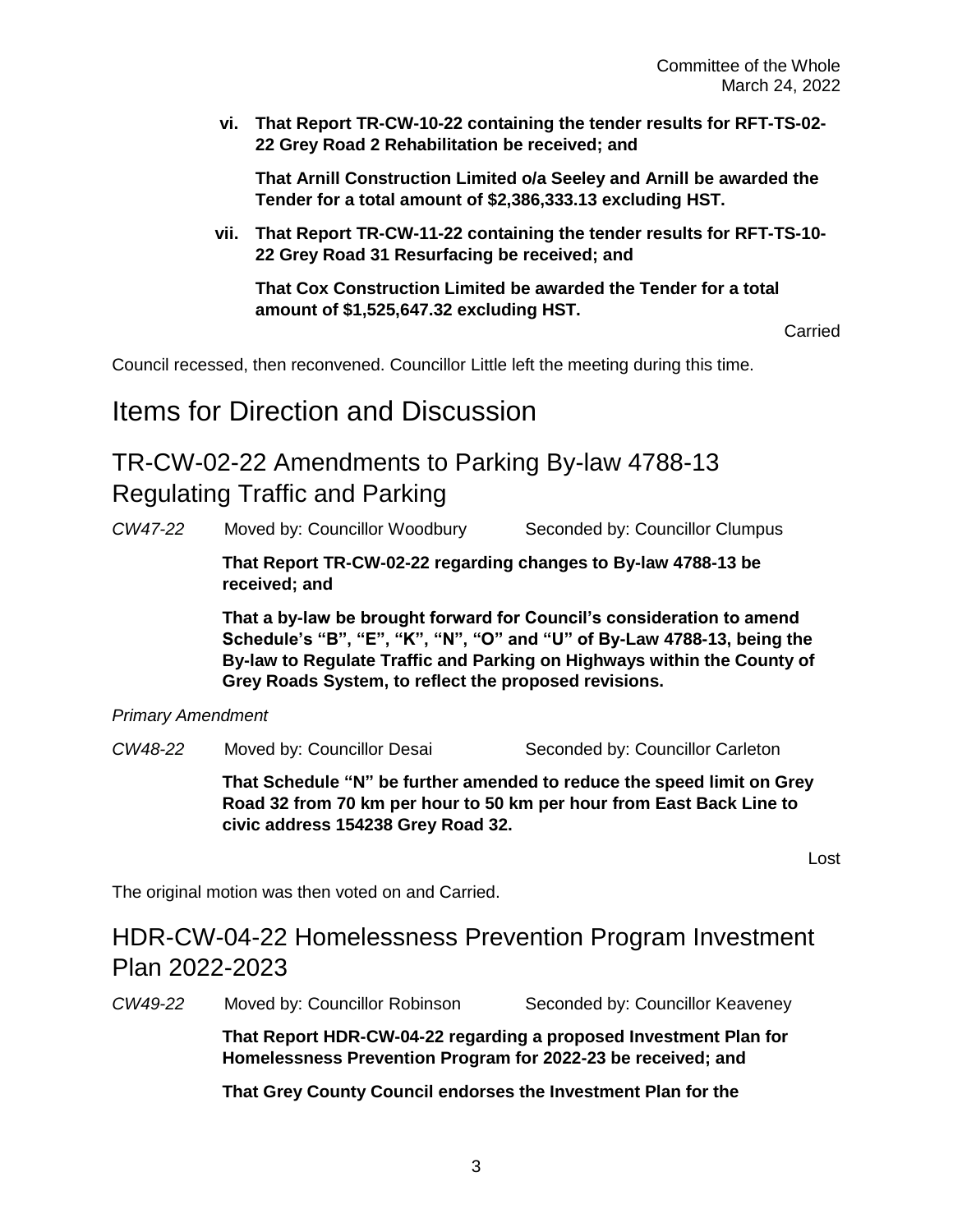**Homelessness Prevention Program and approves the 2022-23 funding to be expensed by March 31, 2023; and**

**That a By-law be prepared authorizing the Warden and Clerk to execute the Homelessness Prevention Program Transfer Payment Agreement with the Ministry of Housing** 

Carried

#### EDTC-CW-08-22 Community Improvement Plan Update

*CW50-22* Moved by: Councillor Carleton Seconded by: Councillor Burley

**That Report EDTC-CW-08-22 regarding CIP Update be received; and**

**That as per the CIP incentives approved through report PDR-CW-30-19 and following notice received by the County from the City of Owen Sound under s. 365.2(6) of the Municipal Act, 2001 as amended, for the 2020 tax year, a by-law be brought forward to Council to enact County participation in the Heritage Tax Rebate program for that year.**

**Carried** 

#### Letter of Apology from Councillor Rob Sampson

*CW51-22* Moved by: Councillor Soever Seconded by: Councillor Mackey

**That the letter of apology from Councillor Rob Sampson be received for information.** 

Carried

#### Closed Meeting Matters

*CW52-22* Moved by: Councillor O'Leary Seconded by: Councillor Gamble

**That Committee of the Whole does now go into closed session pursuant to Section 239 (2) of the Municipal Act, 2001 as amended regarding a proceeding before the Ontario Land Tribunal to discuss:**

- **i. Advice subject to solicitor – client privilege, including communications necessary for that purpose**
- **ii. Litigation or potential litigation, including matters before administrative tribunals, affecting the municipality or local board**

**That the following staff remain in attendance: Kim Wingrove, Heather Morrison, Randy Scherzer, Scott Taylor, Michael Letourneau, Rob Hatten, and Tara Warder**

Carried